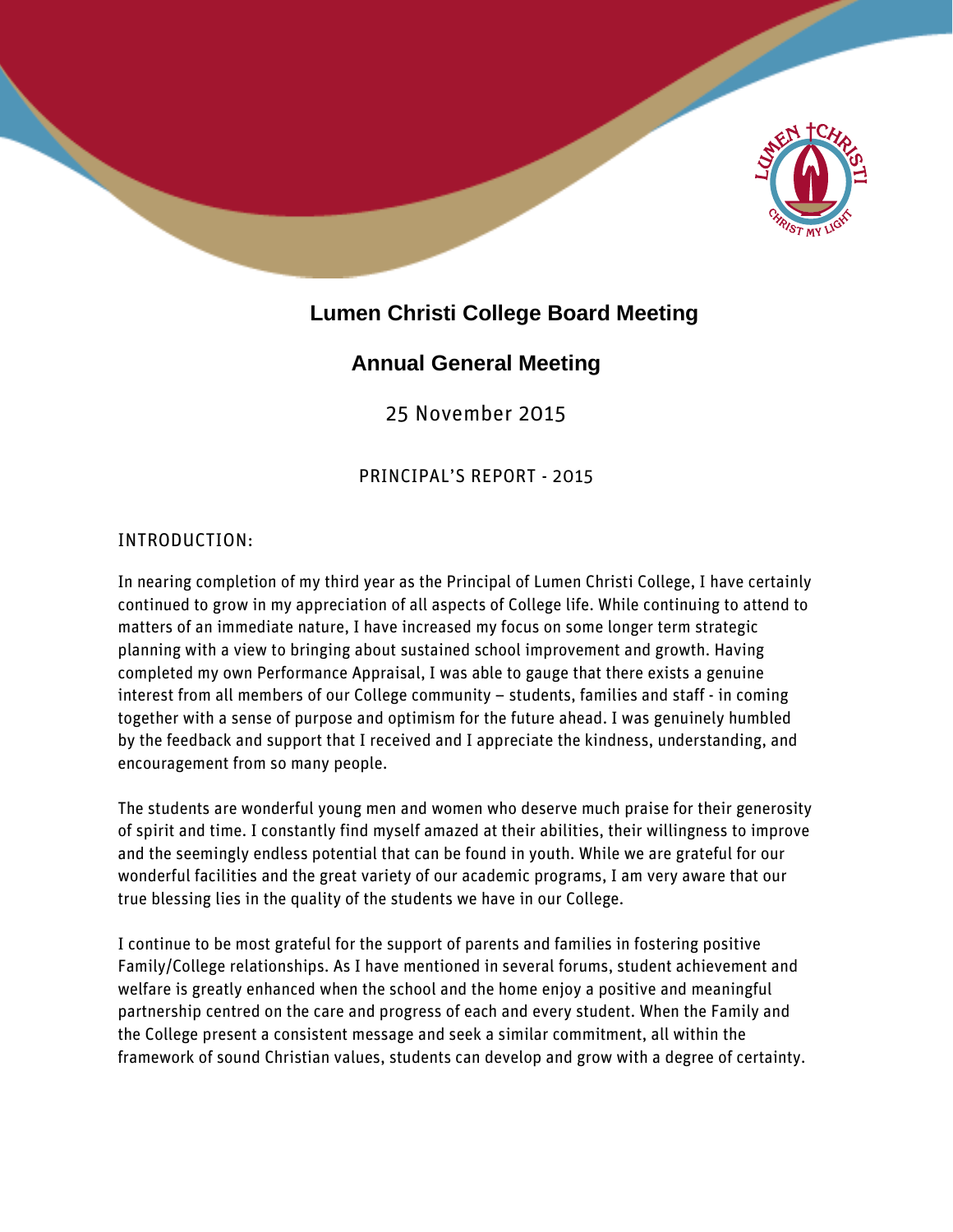The Staff at our College are dedicated to the students and work very hard to serve them inside the classroom and in a variety of capacities beyond the classroom. I warmly acknowledge our College Staff - teaching, non-teaching and management - for the manner in which they are managing and implementing the constant raft of educational changes and the increasing accountability measures being placed on schools. Likewise, I appreciate their willingness in implementing and supporting the many changes that have been introduced at a school level. The overarching concern of the College Staff, at all times, remains the individual student and the desire to deliver the best possible educational outcomes for all students.

I am delighted to be a part of this wonderful community and consider it a privilege to serve the students, staff and parents as Principal of this College.

### 2015 – YEAR IN REVIEW:

In accordance with directives from Catholic Education Western Australia (CEWA), and as part of the Quality Catholic Schools initiatives for sustained school improvement, the Annual School Report is required to follow a set format and be reflective of the Annual School Improvement Plan (ASIP). Complying with such guidelines, the following Annual School Report will examine each of the Goals set out in the 2015 ASIP and provide commentary on the respective 'success indicators'.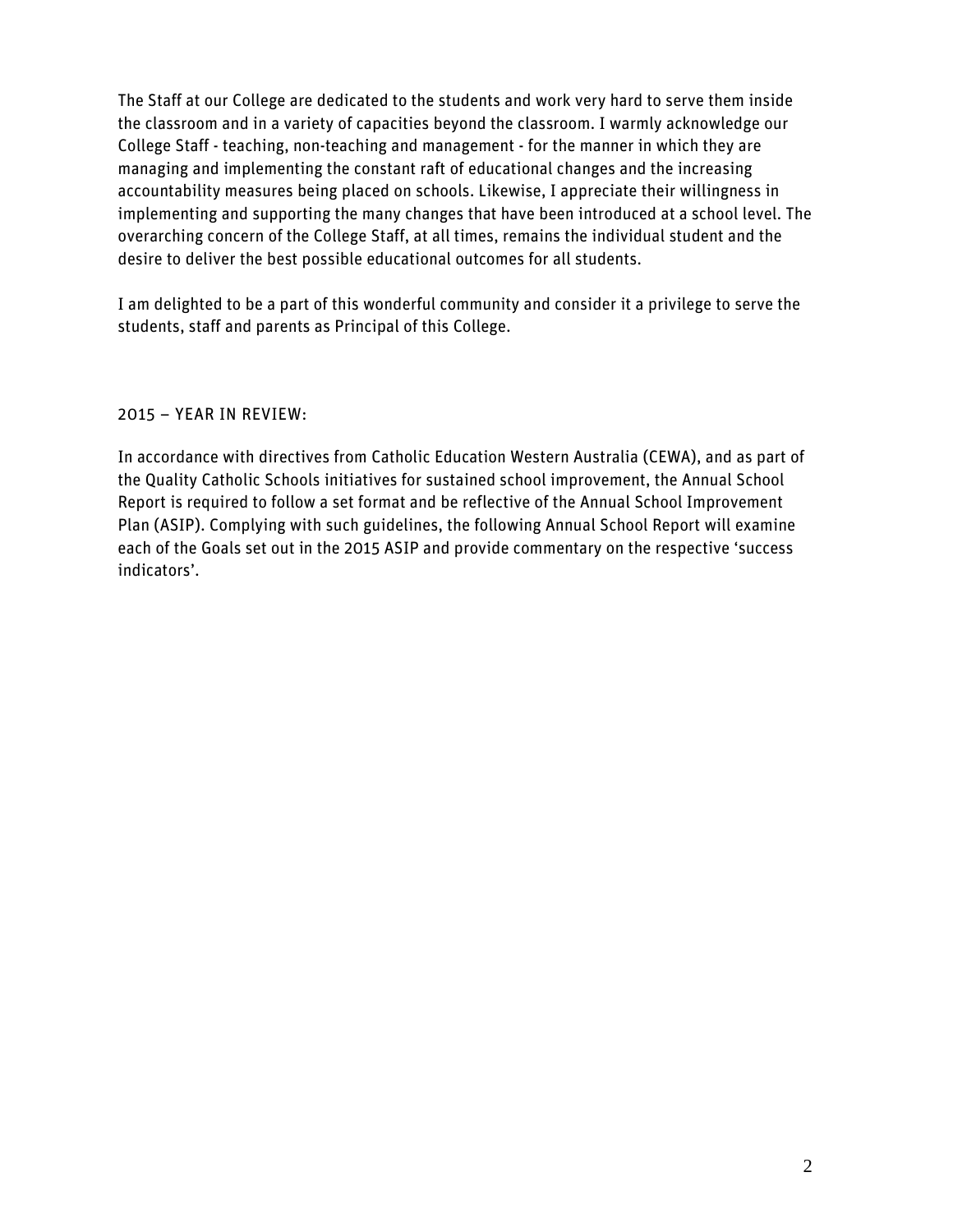# **Annual School Report - 2015**

| System<br>Strategic<br><b>Outcomes</b> | <b>Strategic</b><br>Plan Link<br>(School) | <b>SMART Goals</b>                                                                                                                                                                                                  | <b>QCS Component</b><br>link                                                                                           | Success indicators<br>(How we will know we have been successful)                                                                                                                                                                                                                                                                                                                                                                                                                                                                                                                                                            |
|----------------------------------------|-------------------------------------------|---------------------------------------------------------------------------------------------------------------------------------------------------------------------------------------------------------------------|------------------------------------------------------------------------------------------------------------------------|-----------------------------------------------------------------------------------------------------------------------------------------------------------------------------------------------------------------------------------------------------------------------------------------------------------------------------------------------------------------------------------------------------------------------------------------------------------------------------------------------------------------------------------------------------------------------------------------------------------------------------|
| <b>Learning</b>                        |                                           |                                                                                                                                                                                                                     |                                                                                                                        |                                                                                                                                                                                                                                                                                                                                                                                                                                                                                                                                                                                                                             |
|                                        | • Curriculum<br>Development.              | • Implement and review the new<br>timetable structure for 2015.                                                                                                                                                     | Education:<br>306 - Systematic<br>Curriculum Delivery.                                                                 | New Timetable established for start of 2015 academic year.<br>Analysis of the 2015 Timetable so as to properly consider any future<br>changes and, where deemed necessary, implement such changes.                                                                                                                                                                                                                                                                                                                                                                                                                          |
|                                        | • Teaching and<br>Learning.               | • Begin involvement in the<br><b>Collaborative Learning Project</b><br>(CLP) being conducted by the CEWA<br>and consider implementation of<br>particular strategies within the<br>context of Lumen Christi College. | Education:<br>302 - Analysis and<br>Discussion of Data.                                                                | - Active participation in the CLP.<br>Examine different ways to effectively implement some literacy<br>strategies and follow up with longitudinal analysis.<br>- Continue CLP into 2016 as part of a two to three year project.                                                                                                                                                                                                                                                                                                                                                                                             |
|                                        | Data Analysis<br>$\bullet$                | • Establish a program for 2015 that<br>utilises existing Student Report<br>Data in order to make informed<br>assessments of student learning,<br>achievement, engagement and<br>performance.                        | Education:<br>302 - Analysis and<br>Discussion of Data.<br>Community:<br>201 - Engagement with<br>School Community.    | Data tracking initiatives implemented in 2015.<br>- Letters sent home at commencement of 2015.<br>Pastoral Tracking data and matrix of PI included on Student Reports in<br>2015.<br>- Inclusion at formal College Awards in 2015.                                                                                                                                                                                                                                                                                                                                                                                          |
|                                        | • Positive<br>Psychology.                 | • Continue to introduce Positive<br>Psychology across the College<br>community and continue to trial<br>specific teaching and learning<br>strategies and Staff initiatives in<br>2015.                              | Community:<br>201- Engagement<br>with the School<br>Community.<br>Stewardship:<br>401 - Staff<br>Wellbeing.            | - Analyse Year 7 Student Survey data to measure their awareness of<br>Positive Psychology strategies and consider longitudinal analysis of<br>such data.<br>Analyse and compare Insight SRC survey data to establish community<br>awareness of Positive Psychology strategies.<br>Positively change the language and tone in established College<br>correspondence; Circulars, Student reports, Performance Indicators,<br>etc.<br>Continued examination of teaching pedagogies and the<br>implementation of specific teaching and learning strategies that<br>promote affirmation and professional learning relationships. |
|                                        | • Curriculum<br>Development.              | • Develop a comprehensive<br>counselling process that provides<br>students and their families with<br>relevant and timely information and<br>data so as to effectively engage in<br>the WACE Course Selections.     | Education:<br>306 - Systematic<br>Curriculum Delivery.<br>Community:<br>201 - Engagement with<br>the School Community. | Feedback from students and parents on the clarity and simplicity of the<br>process.<br>Analyse the number of Course changes required at the end of Year 11<br>Semester One.<br>Student achievement of the Cohort at the end of Year 12 in relation to<br>WACE and TISC results in 2016.<br>- Feedback from LTT and staff in relation to the ability of students in<br>classes to handle the Courses.<br>- Changes to the percentage of students studying ATAR versus General<br>Pathways that more accurately reflect the school context.                                                                                   |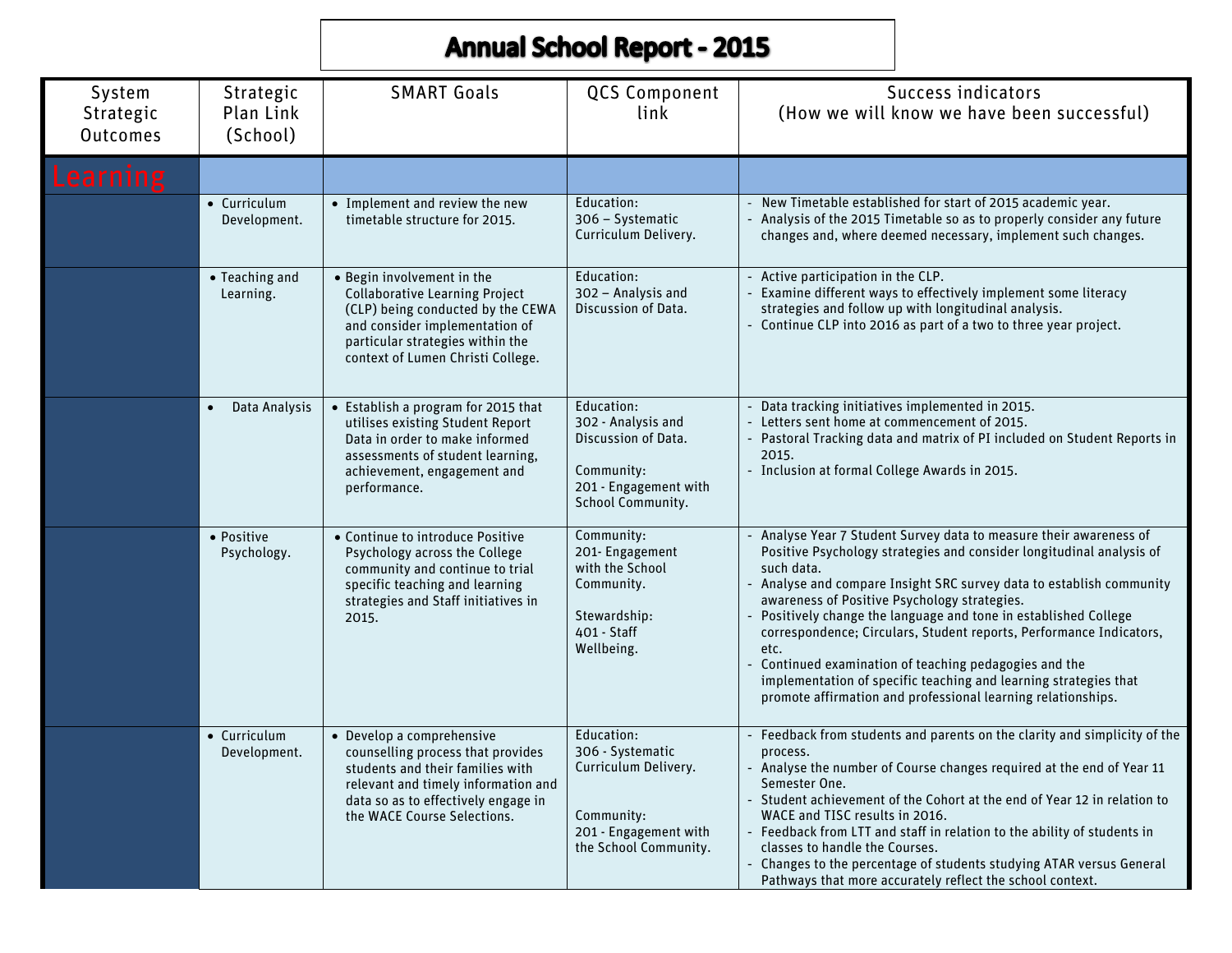# **Annual School Report - 2015**

| System<br>Strategic<br><b>Outcomes</b> | Strategic<br>Plan Link<br>(School)              | <b>SMART Goals</b>                                                                                                                                                                                                                                         | <b>QCS Component</b><br>link                                                                                                   | Success indicators<br>(How we will know we have been successful)                                                                                                                                                                                                                                                                                                                                                                                         |
|----------------------------------------|-------------------------------------------------|------------------------------------------------------------------------------------------------------------------------------------------------------------------------------------------------------------------------------------------------------------|--------------------------------------------------------------------------------------------------------------------------------|----------------------------------------------------------------------------------------------------------------------------------------------------------------------------------------------------------------------------------------------------------------------------------------------------------------------------------------------------------------------------------------------------------------------------------------------------------|
| Engagement                             |                                                 |                                                                                                                                                                                                                                                            |                                                                                                                                |                                                                                                                                                                                                                                                                                                                                                                                                                                                          |
|                                        | • Building<br>Community.                        | • Following on from 2014 planning<br>phase, now implement a new House<br>Competition that looks to recognise<br>student participation and<br>achievement in the portfolio areas<br>of: Service, Academic Studies, Arts<br>and Sport.                       | Community:<br>201 - Engagement with<br>the School Community.<br>Education:<br>303 - A Culture that<br><b>Promotes Learning</b> | House Competition implemented in 2015.<br>House Competition becomes established as part of Lumen Christi<br>College.                                                                                                                                                                                                                                                                                                                                     |
|                                        | $\bullet$ Staff<br>Professional<br>Development. | • Seek out and promote opportunities<br>for leadership, both within school,<br>through CEOWA programs and other<br>recognised professional programs<br>and networks that provide<br>opportunities to further develop the<br>capacity of the College Staff. | Community:<br>203 - Wider Community<br>Partnerships.<br>Stewardship:<br>401 - Staff Wellbeing.                                 | Consultation process and working parties being established as normal<br>and expected practice within the College.<br>Combined Middle Leaders meetings established.<br>Various strategies and learnings from the Collaborative Learning<br>Project and the Instructional Leadership Certificate being shared<br>through Regular Staff Meeting and PL Days and implemented as<br>suitable in the school.<br>Staff enrolment at a variety of CEWA programs. |
|                                        | <b>Building</b><br>$\bullet$<br>Community.      | Develop a broad range of Co-<br>curricular activities that are<br>available to students and ensure<br>staff have committed to a nominal<br>amount of 40 hours per year.                                                                                    | Stewardship:<br>401 - Staff Wellbeing.<br>402 - Pastoral Care of<br>Students.                                                  | A broad range of co- curricular programs are provided for<br>students.<br>Co-curricular programs are prioritised according to student and<br>school requirements.<br>Staff are fully aware and committed to their co-curricular<br>responsibilities.                                                                                                                                                                                                     |
|                                        | • Student<br>Excellence.                        | • Establish a process whereby<br>outstanding student<br>performance is formally<br>recognised within the College<br>community.                                                                                                                             | $53.08 -$<br>Student Achievement.<br>$53.12 -$<br>Student Engagement.                                                          | - Data from previous Student Performance Indicators analysed and used<br>to establish criteria for student excellence.<br>- A process to automatically generate Letters of Acknowledgement and<br>Congratulations following Semester Reports is established.<br>- A Spirit of Lumen Award is introduced as part of the College Awards in<br>2015.<br>- Consultation with SEQTA commenced.                                                                |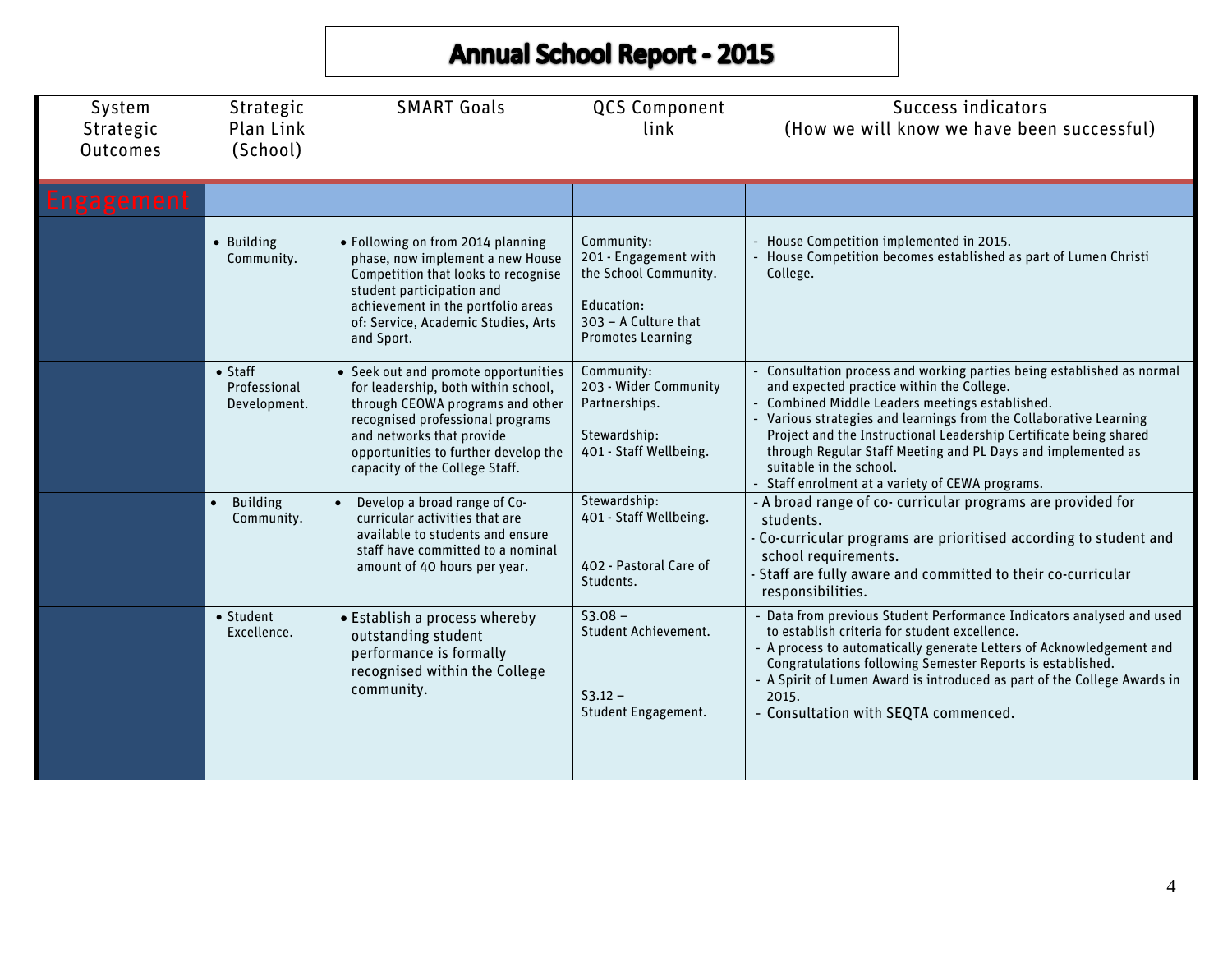# **Annual School Report - 2015**

| System<br>Strategic<br><b>Outcomes</b> | Strategic<br>Plan Link<br>(School) | <b>SMART Goals</b>                                                                                                                                                                    | QCS Component<br>link                                                                                                               | Success indicators<br>(How we will know we have been successful)                                                                                                                                                                                                                                                                                                                                                                         |
|----------------------------------------|------------------------------------|---------------------------------------------------------------------------------------------------------------------------------------------------------------------------------------|-------------------------------------------------------------------------------------------------------------------------------------|------------------------------------------------------------------------------------------------------------------------------------------------------------------------------------------------------------------------------------------------------------------------------------------------------------------------------------------------------------------------------------------------------------------------------------------|
| Accountability                         |                                    |                                                                                                                                                                                       |                                                                                                                                     |                                                                                                                                                                                                                                                                                                                                                                                                                                          |
|                                        | • Governance.                      | • Consult with the College<br>community to capture the Strategic<br>Journey of the College 2013 -<br>2016.                                                                            | Education:<br>301 - An Explicit<br>Improvement Agenda.                                                                              | Formation and endorsement of Strategic Journey 2016 - 2019.<br>Established and calendared cyclic process of plan and review for<br>annual components of the Strategic plan.<br>Complete aspects of the 2013 -2016.<br>- Annual Improvement Plan.<br>- Annual School Review.<br>- Annual School Report.                                                                                                                                   |
|                                        | • Stewardship.                     | • Establish a College Capital<br>Development Plan for 2016-2020.                                                                                                                      | Education:<br>304 - Targeted use of<br>School Resources.                                                                            | College Capital Development Plan (2016-2020).                                                                                                                                                                                                                                                                                                                                                                                            |
|                                        | · Governance.                      | · Successfully complete<br>The Executive Director's<br>Compliance Audit in 2015.                                                                                                      | Education:<br>301 - An Explicit<br>Improvement Agenda.                                                                              | Executive Director's Compliance Audit successfully completed in 2016                                                                                                                                                                                                                                                                                                                                                                     |
|                                        |                                    |                                                                                                                                                                                       | 304 - Targeted use of<br>School Resources.                                                                                          |                                                                                                                                                                                                                                                                                                                                                                                                                                          |
| <b>Discipleship</b>                    |                                    |                                                                                                                                                                                       |                                                                                                                                     |                                                                                                                                                                                                                                                                                                                                                                                                                                          |
|                                        | • Evangelisation.                  | • Beginning in 2014, implement the<br>three major aspects of the Lumen<br>Christi College Evangelisation<br>Plan (2014-2016).                                                         | Catholic Identity:<br>101 - Systematic<br>Evangelisation Planning.                                                                  | - QCS review on Students and staff can clearly identify the different<br>parts of the Mass.<br>- Staff prayer following a consistent format.<br>- Students and staff treating Chapel as a Sacred Space and showing due<br>reverence.<br>- College Prayer established and integrated in some College Buildings.<br>- Scripture links identified and subsequent design and implementation<br>of Lumen Christi - Christ My Light resources. |
|                                        | $\bullet$ Outreach.                | • Investigate employing an<br>Aboriginal Liaison Officer (ALO) to<br>further engage and support<br>indigenous students and their<br>families in their journey through<br>our College. | Catholic Identity:<br>102 - Integrating Catholic<br>Faith, Life and Culture.<br>Stewardship:<br>402 - Pastoral Care of<br>Students. | - Decide on the merit of employing ALO.<br>- If practicable and considered a requirement, follow due process in<br>employing a suitable ALO.<br>- Review the effectiveness of such a role on an ongoing basis.<br>- Seek feedback mechanisms that indicate the effectiveness of the ALO<br>in engaging and supporting indigenous students and their families in<br>their journey through our College.                                    |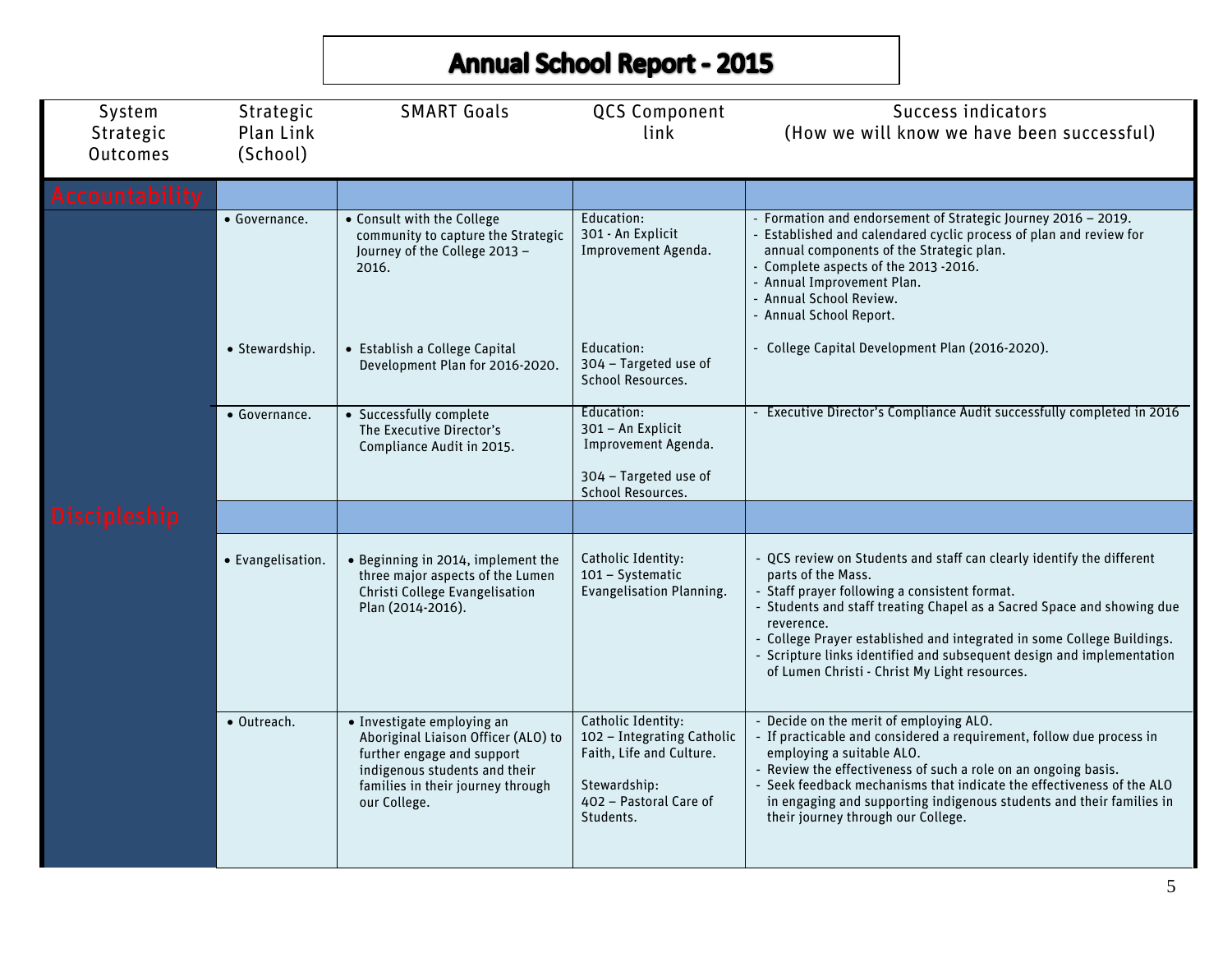#### OTHER POINTS OF NOTE:

- a) Academic Achievement:
- 2014 Year 12 Academic Results Lumen Christi College

Lumen Christi College had 76 Full time and eligible Year 12 students in 2014

Western Australian Certificate of Education (WACE) - 76 (100%) Students achieved their WACE Graduation

Australian Tertiary Admissions Rank (ATAR)

- 47 Students (62%) generated an ATAR
- % of Stage 3 Courses with a WACE Score of 75 or more was: 0.96% (ranks 117 of 132 schools)
- Median ATAR was: 65.5 % (ranks 111 of 127 schools)

Our Individual Student's (ATAR)

- 2 Students achieved an ATAR score above 90:
- 8 Students achieved an ATAR score between 80 90:
- 3 Students achieved an ATAR score between 75 80:

Vocational Education and Training (VET)

- 29 Students (38%) completed VET
- % of Students achieving Certificate II or higher was: 86.1% (25 Students) (ranks 83 of 171 schools)
- In analysing these results, some positives should be highlighted;
	- Some individual student ATAR results were very good and reflected their effort.
	- The VET program continues to produce outstanding results. As a College that offers a comprehensive suite of Certificate Courses (from Cert. 2 – Cert. 4 … and Vet@Lumen and Vet@TAFE), the success of our students completing appropriate VET Courses and progressing onto chosen pathways should be acknowledged.
- In contrast, the overall ATAR results remain somewhat disappointing. Furthermore, such results follow a trend over the past seven years of College data in respect to ATAR performance.
	- Internal analysis has identified that many students are choosing the wrong courses and limiting their opportunities for achievement.
	- Immediate changes have been implemented in 2014 and 2015 with respect to Course selection. This should affect 2016 pathway figures and 2016 results.
	- Our current Year 11 students (Year 12 2016) received a more thorough and comprehensive counselling process. This involved every student and their parents participating in Course Counselling interview/s in which student data and course data were explored with a view to making more informed Course choices. We wait to see the 2016 ATAR results.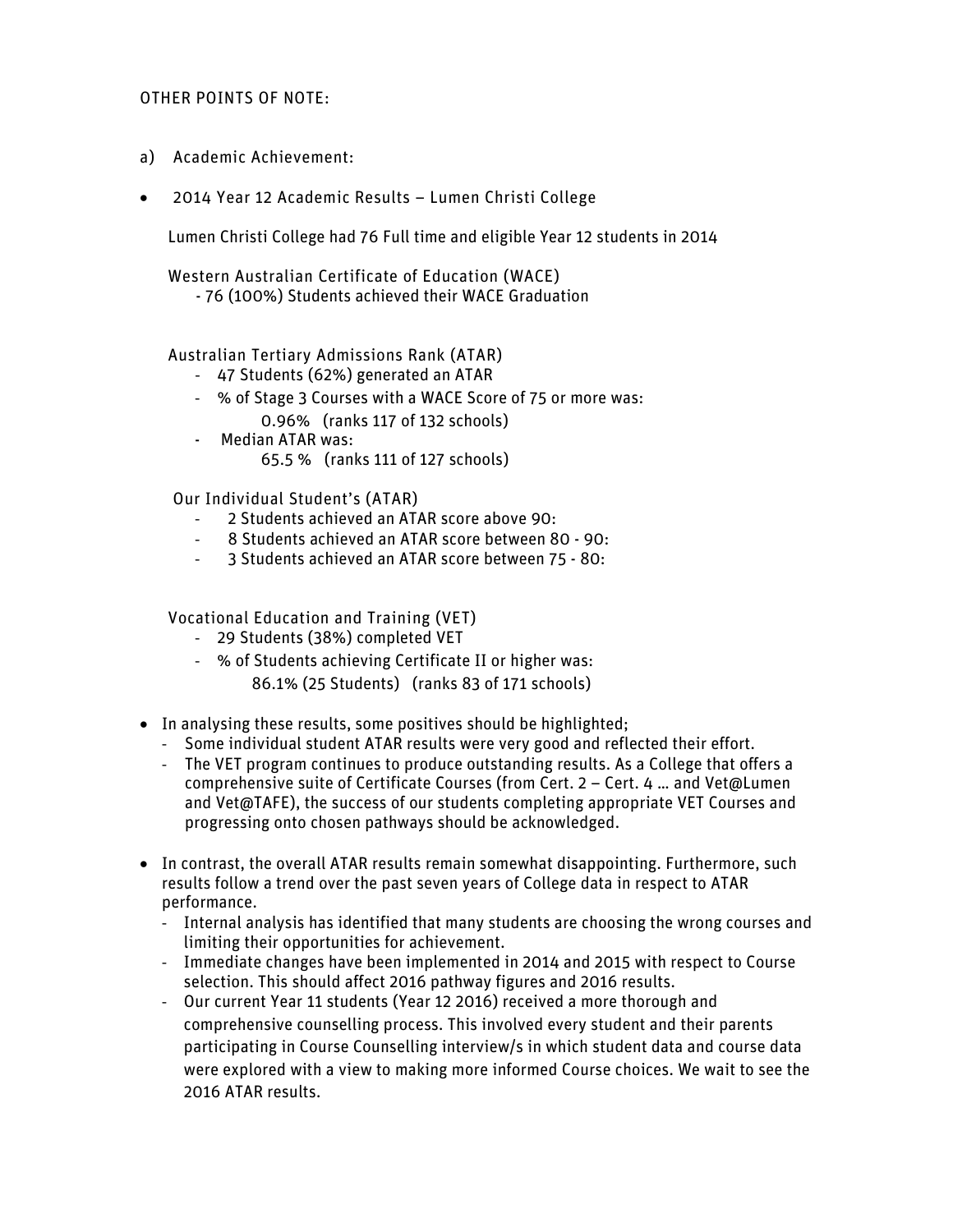- The result has been a significant shift in the ratio of students choosing the ATAR Pathway compared to the General Pathways (as shown below). This ratio is more reflective of other testing data completed by our students in lower school (NAPLAN, MYAT, OLNA, etc.).

| Year | No. of Year 12<br><b>Students</b> | ATAR Pathway % | <b>General Pathway %</b> |
|------|-----------------------------------|----------------|--------------------------|
| 2012 | 136                               | 65             | 35                       |
| 2013 | 148                               | 66             | 34                       |
| 2014 |                                   | 62             | 38                       |
| 2015 | 172                               | 62             | 38                       |
| 2016 | 136                               | 48             | 52                       |
| 2017 | 177                               | $46*$          | $54*$                    |

Change in ratio of Students in ATAR Pathway versus General Pathway

- b) Staffing
- The College was deeply saddened by the passing of long-term staff member, much loved colleague and highly respected teacher, Mr Gio Cartoni.
- A comprehensive review of our class structures combined with the new timetable changes has also resulted in a significant change in the ratio of Teaching Staff to Students. This is illustrated in the table below.
- A deliberate focus on the Literacy Support will inflate our FTE for 2016.

| Year | Teachers (FTE) | <b>Student Numbers</b> | Ratio |  |
|------|----------------|------------------------|-------|--|
| 2011 |                |                        | 11.72 |  |
| 2012 | 75.9           | 904                    | 11.91 |  |
| 2013 | 72.8           | 891                    | 12.2  |  |
| 2014 | 72.7           | 873                    | 12.1  |  |
| 2015 | 76.44          | 997                    | 13.0  |  |
| 2016 | $78*$          | 990*                   | 12.7  |  |

- As is part of the normal processes in any school, College Staffing has had several changes throughout 2015. This has been due to factors such as Long Service Leave, Parental Leave, Temporary Contracts and Resignations. Some particular aspects of Staffing in 2015 include;
	- − The passing of Giovanni Cartoni.
	- The long term illness of Gayle Kinsella (Teacher Assistant).
	- − The resignation of David Willock (Head of Technologies).
	- − Parental Leave for Karen Young, Heather Mead and Carolyn Ryan.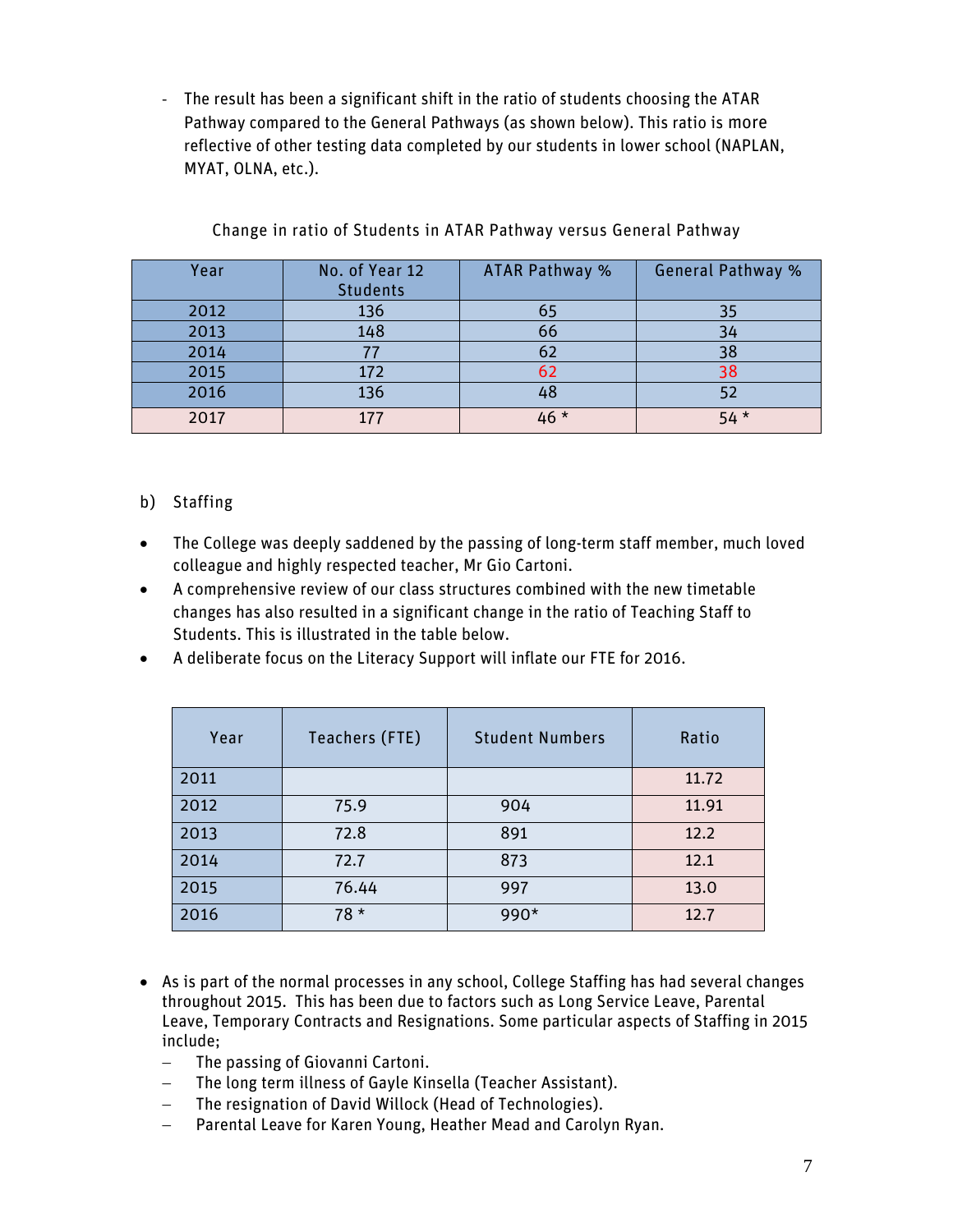#### c) College Events:

- 
- 
- Harmony Day 20 March
- Easter Liturgies **April**
- Mother's Day Liturgy & Breakfast 8 May
- 
- Lumen Day 17 June
- Catholic Performing Arts Festival 23 July
- Father's Day Liturgy & Breakfast 4 September
- Student Leader's Dinner 21 September
- Lumen Live and Big Gig 24 & 25 September
- Japanese Tour 26 September
- 
- 
- WACE Exams
- Year 7, 2016 Orientation 13 November
- 
- Final day for students (7-10) 11 December

School Commenced<br>
2 February (992 students @ Census)<br>
22 February (approx.1000 in attenda 22 February (approx.1000 in attendance) Mid - Year Exams June (992 students @ Census) Year 12 Mock Exams Corober (995 students @ Census) - Year 12 Graduation 23 - 25 October<br>- WACE Exams 20 23 - 25 October - Presentation Evenings 30 November & 1 December

#### d) Student Numbers:

We began the academic year with 992 students. Throughout the year we have had a total of 41 students leave our College (70 in 2014, 91 in 2013). Many of our student departures appear to be factors such as family break-ups, employment re-locations, transient natures and the down turn in the mining sector. Throughout the year, we have had a total of 46 students commence at the College. This is the first time in several years that the yearly movement of students has resulted in a positive figure for enrolments. We conclude the year with a current Census figure of 997 students at the start of December 2015.

Given the departure of 172 students as our Year 12 Graduating Class, we were concerned that our total enrolments for 2016 would be significantly reduced. However, given sound numbers of Year 7 student enrolments commencing at the start of next year and a recent trend of students commencing in Year 10 and Year 11 (for greater pathways opportunities) we are confident that we may commence next year with close to 990 students.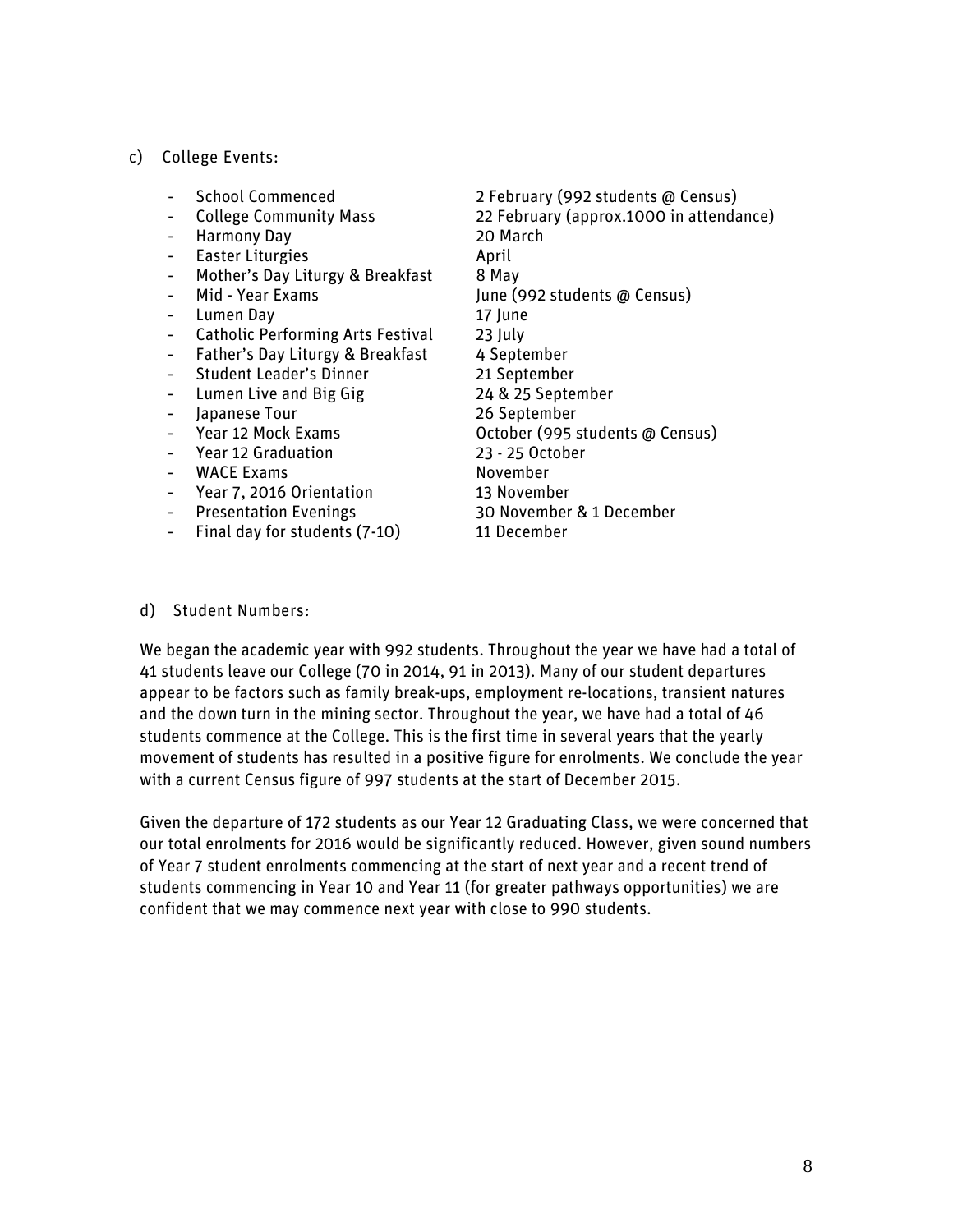### PROJECTED ENROLMENTS FOR 2016 AS @ 5/11/2015

|                 | 2015                        |                             | 2016                            | 2016           | 2016                  | Registered |                   |                             |
|-----------------|-----------------------------|-----------------------------|---------------------------------|----------------|-----------------------|------------|-------------------|-----------------------------|
|                 | Existing<br><b>Students</b> | Expected<br><b>Students</b> | Waiting<br>to be<br>interviewed | Offered        | Accepted<br>Enrolment | Enquiries  | Total<br>Students | Projected<br>Census<br>2016 |
| <b>Y7</b>       |                             |                             | 4                               | 2              | 176                   | 6          | 188               | 188                         |
| Y8              | 190                         | $\Omega$                    | $\overline{2}$                  | $\overline{2}$ |                       | 4          | 198               | 192                         |
| <b>Y9</b>       | 155                         | $\mathbf 0$                 | $\overline{2}$                  |                |                       |            | 158               | 152                         |
| Y <sub>10</sub> | 164                         | $\Omega$                    |                                 | $\overline{2}$ |                       | 1          | 168               | 160                         |
| Y11             | 180                         | $\Omega$                    | $\mathbf{1}$                    |                | $\overline{2}$        | 4          | 187               | 173                         |
| Y <sub>12</sub> | 136                         | $\Omega$                    |                                 |                |                       |            | 136               | 130                         |
| <b>TOTAL</b>    | 825                         | $\mathbf 0$                 | 9                               | 6              | 180                   | 15         | 1035              | 995                         |

#### e) Campus:

General maintenance and cleaning has occurred throughout the year. Specific campus upgrades have included;

- Building; (Stage 2 of the Current CDP Plan updated in March 2012).
	- − The refurbishment of the M Block classrooms into the Year 7 Transition Centre was completed for the commencement of the 2015 Academic Year. The learning space has proven to be very effective.
- A temporary Access Road and Parking area was established for the Senior students (Year 11 and 12).
- Minor upgrades including new carpet, painting and some re-configuration of office spaces has occurred throughout the College.
- New storage areas have been created for the Performing Arts.
- Planning and scheduling of work has been planned for the upgrade of the presentation space in the Western side of the Sports Centre. This will include: A new AV and Screen, Wall cladding, Fans, Extractors, etc.

#### 2016 – A VIEW TO NEXT YEAR:

Once again, as part of the CEWA Quality Catholic Schools initiatives for sustained school improvement, a view to next year will be reflective of the initial goals set out as part of the Annual School Improvement Plan for 2016. While respective strategies, processes, timelines and resources are still being planned for, the Goals set out a clear agenda for school improvement into next year.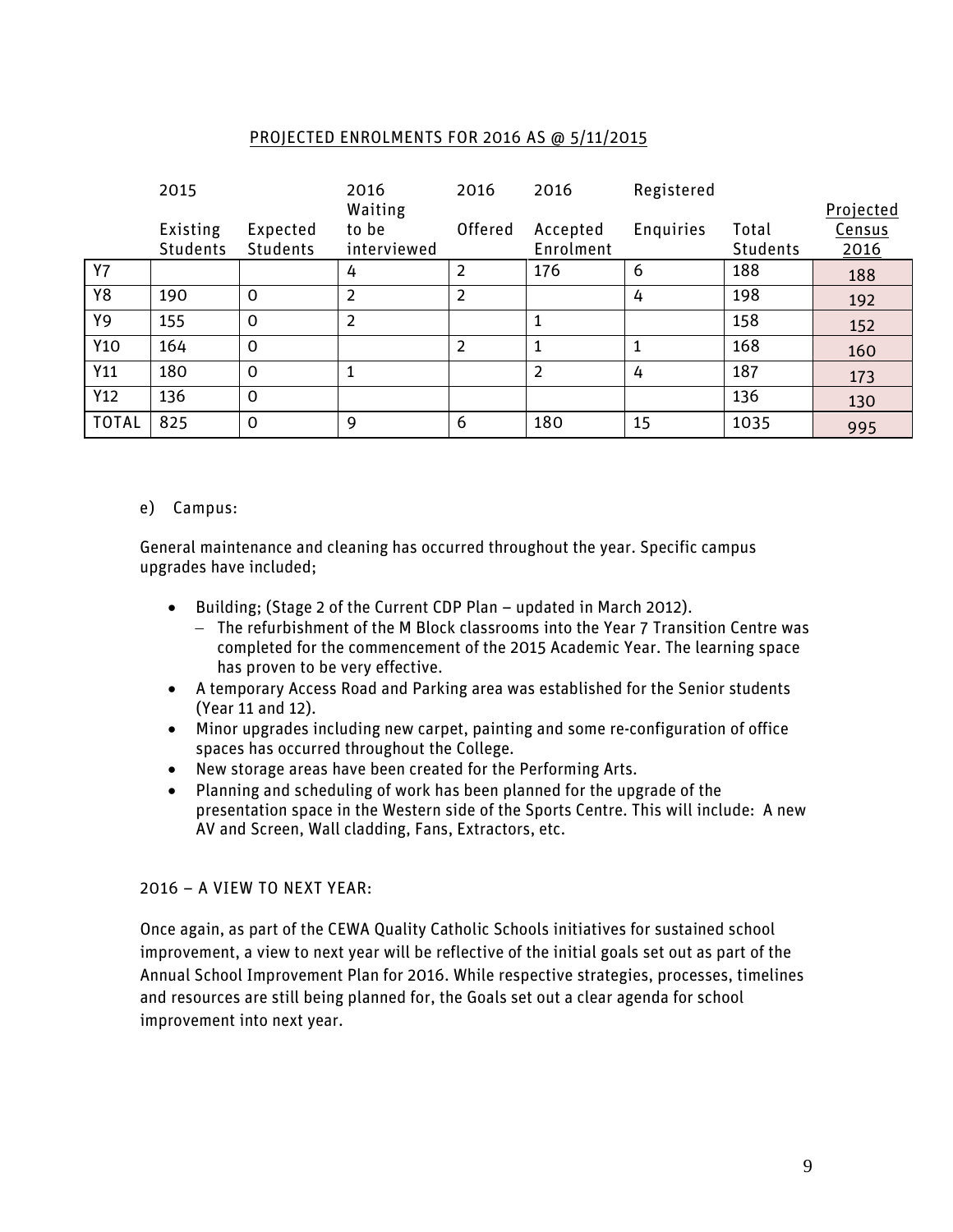|                                                                                                                      | 2016                                                                                                                                                                                                                                                                                                                                                                                                                                  |
|----------------------------------------------------------------------------------------------------------------------|---------------------------------------------------------------------------------------------------------------------------------------------------------------------------------------------------------------------------------------------------------------------------------------------------------------------------------------------------------------------------------------------------------------------------------------|
| Learning<br>- Curriculum Development<br>- Data Analysis<br>- Teaching & Learning<br>- Positive Psychology            | - Implement a consistent whole school approach for Provisions for Students with<br><b>Additional Needs.</b><br>- Implement Professional Partnerships with a view to reflecting on teaching and<br>learning.<br>- Continue involvement in Collaborative Learning Project.<br>- SEQTA - Establishing Learning Programs.<br>- Examine Learning Area analysis of Student PI data.<br>- Establish a whole school Literacy Support program. |
| Engagement<br>- Student Excellence<br>- Building Community<br>- Staff Professional<br>Development<br>- Communication | - SEQTA ConneqtP and ConneqtS.<br>- House Competition promoted as part of College culture.<br>- Trial Elevate study skills for Year 7.<br>- Consolidate Positive Psychology initiatives within Year 7 - 9 Student Seminar<br>program.                                                                                                                                                                                                 |
| <b>Accountability</b><br>- Governance<br>- Stewardship                                                               | - Audit of Disability Funding and allocation of resources.<br>- Finalise and submit CDP Plan (2016 -2020).<br>- Establish a 3 Year Financial Plan for 2017.<br>- Begin consultation and planning for Strategic Directions (2017 -2019).<br>- Consider College Management Structure from 2017.                                                                                                                                         |
| <b>Discipleship</b><br>- Evangelisation<br>- Faith Development<br>- Outreach                                         | - Review and examine Retreat programs - (students and staff).<br>- Review College Evangelisation Plan (2014-2016).<br>- Begin consultation and planning for Evangelisation Plan for 2017.                                                                                                                                                                                                                                             |

Next year certainly looms as being a busy, but very exciting year, with a continued focus on the learning and the teaching process.

#### ACKNOWLEDGEMENTS:

In conclusion, on behalf of the Lumen Christi College Community, I would like to take this opportunity to acknowledge and thank several groups who have contributed to the life and ongoing development of our College throughout this year.

I begin by thanking the students of this College who so generously and consistently give of their time, energy and talent. I would encourage them to maintain their enthusiasm and vitality and continue to strive for personal excellence and, in so doing, make the most of their many gifts.

I wish to thank the parents and families of Lumen Christi and acknowledge your role as the primary educators of your children. As a College, we look to assist you in the formation and development of your children. There is no more important job than parenting; thank you for entrusting us with your children and for your willingness to support the College in all that we do.